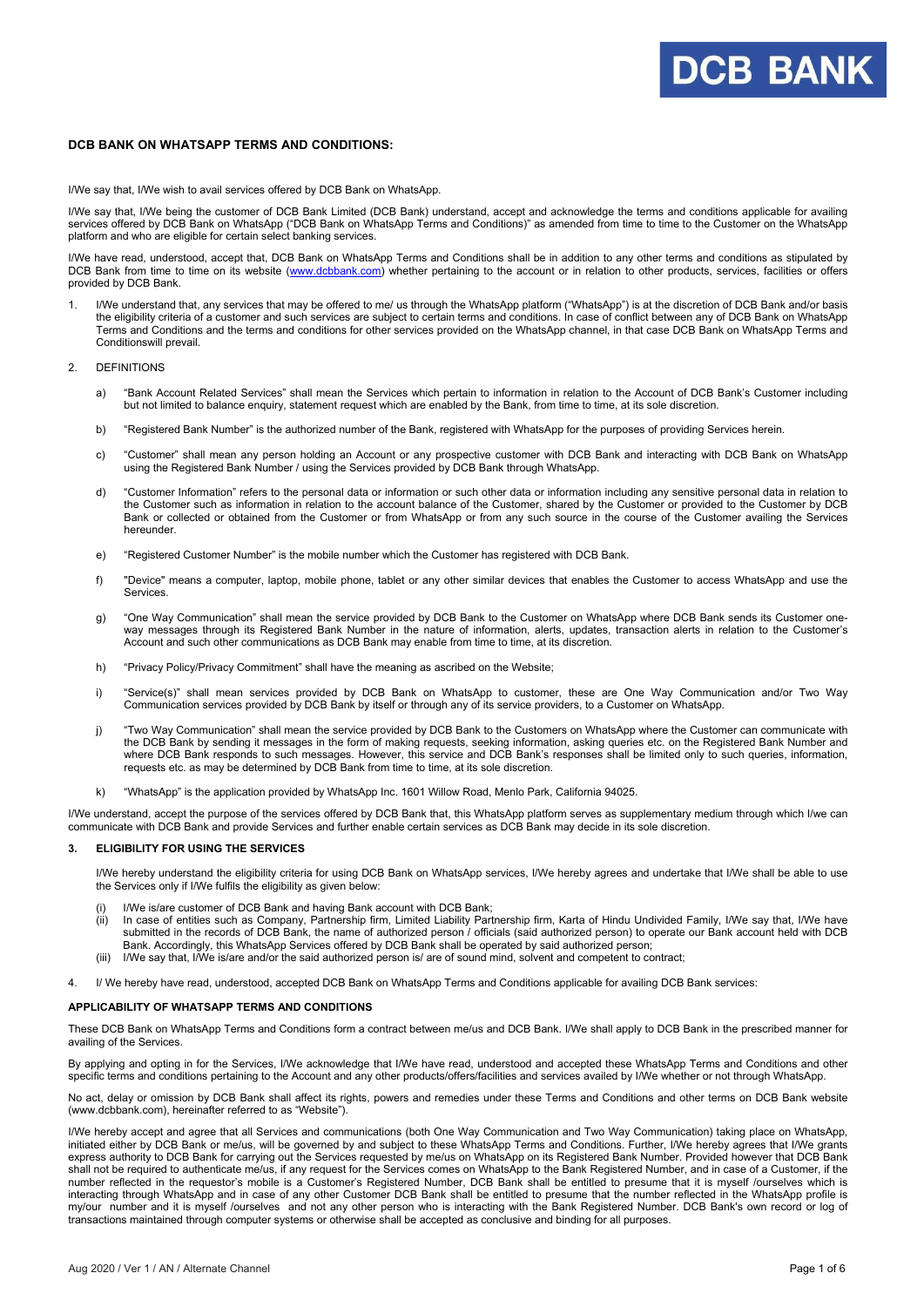#### **5. SERVICES**

- i. I/We hereby agree and accept that DCB Bank reserves the right to provide only such Services as DCB Bank may at its discretion permit from time to time. DCB Bank may also inform/update the availability/non-availability of any particular Service, at its sole discretion.
- ii. I/We hereby agree that DCB Bank may at any time, without notice to me/us, modify, discontinue or make additions/deletions to the Services offered to me/us.
- iii. I/We hereby agrees that I / we shall not hold DCB Bank responsible for following :
- a) In case DCB Bank does not responds to the query/ies, processing any request/s or information or not providing satisfactory response which is sought by me/us.
- b) In case DCB Bank does not receive an instruction to this effect in its systems or the message sent by me/usis not in the format as required by DCB Bank or does not fall under the Services being offered by DCB Bank at the time or DCB Bank does not receive such a message for technical reasons or otherwise or for any reason whatsoever.
- c) DCB Bank will have no liability in case of any fraud or impersonation incidents through the WhatsApp platform. Further, in case DCB Bank permits any Service in the nature of a transaction, I/We agrees that such a Service shall be subject to statutory/ regulatory limits and/or any limits that may be imposed by DCB Bank, from time to time, at its sole discretion.

#### **6. REGISTRATION AND VERIFICATION**

- a. For availing the One Way Communication service, I/We agree and confirm to have accepted the Privacy Policy of DCB Bank applicable to me/us for availing the Services.
- b. For availing the Two Way Communication service, I/We agree to have acceptedthe WhatsApp Terms and Conditions applicable to me / us for availing the Services mentioned herein;
- i. the Privacy Policy of DCB Bank applicable to us for availing the Services mentioned herein and
- ii. any other Account/product/service/offer related specific terms and conditions as applicable. Provided that, DCB Bank may modify the process for authentication, registration and/or verification required for availing the services, for One Way Communication and/or Two-Way Communication, at any time, at its sole discretion.

#### **7. IMPORTANT**

I/We hereby have read, understood and agree as follows:

- i. I/We shall apply to DCB Bank for use of the Services (and/or for any changes to the options available under the Services) in such manner and through such modes as may be specified and made available by DCB Bank from time to time including but not limited to application through forms as prescribed by DCB Bank, and/or infinity, DCB Bank 24- Hour customer care number, SMS if and when made available as permitted modes by DCB Bank for use of the Services through the WhatsApp platform.
- ii. DCB Bank in its sole discretion shall decide the devices, software platforms, versions, networks, methods, and data services that will be supported by the WhatsApp platform for providing these Services. Any attempts to modify unsupported versions for use in the WhatsApp platform will be treated an unauthorized use and violation ("Unauthorized Use") of these DCB Bank on WhatsApp Terms and Conditions. The Services through the WhatsApp platform shall be suspended with immediate effect if there is Unauthorized Use by me/us.
- iii. I/We shall be responsible for upgrading any software, hardware and the operating system at our own cost from time to time so as to be compatible to continue to avail the Services offered by DCB Bank. DCB Bank shall be at liberty to change, vary or upgrade its software, hardware, operating systems, etc. from time to time and shall be under no obligation to support the software, hardware, operating systems used by me/us and that the same shall be our sole responsibility. Some Services may not work on an outdated platform and hence it is our sole responsibility to ensure timely up gradation of the WhatsApp platform.
- iv. By subscribing to Services on WhatsApp platform, I/We agrees to get notifications via WhatsApp including account information, transaction details, and other services/communications. I/We also agree to receive notifications including offers, new product features, any other important notification sent by DCB Bank time to time etc. on the Registered Customer Number via WhatsApp.
- v. I/We irrevocably and unconditionally authorize DCB Bank to access all his account/s for effecting banking or other transactions for the Service requests received through the WhatsApp platform and to share the account information with any third parties for the purpose of accepting/ executing such Service requests required by me/us.
- vi. I/We agree that any Account related Services including in relation to any card, loan related information/Service etc. (at the discretion of DCB Bank) shall be provided to me/us through WhatsApp platform only to a WhatsApp account associated with the Registered Customer Number.
- vii. I/We are aware that it may not be possible for DCB Bank to give detailed information on the Service/functionalities. DCB Bank shall not be responsible or liable to me/us or any third party for the consequences arising out of or in connection with using of this Service or with respect to the limited information provided by DCB Bank on WhatsApp. In case I/We requires further information, Customer can reach out to DCB Bank either in the nearest branch or on Customer Care number or through any other channels provided by DCB Bank.
- viii. The responses sent by DCB Bank on WhatsApp platform (either for One Way Communication and/or Two Way Communication) are based on a program running at back-end. This program has been developed and regularly enhanced to handle the queries in best possible manner. However, for any answers that I/We may not find satisfactory or for any inaccuracies arising therefrom, DCB Bank shall not be held responsible. I/We may call Customer Care number or email a[t customercare@dcbbank.como](mailto:customercare@dcbbank.com)r visi[t www.dcbbank.com](http://www.dcbbank.com/) in case of any clarifications.
- ix. I/We agree that DCB Bank and / or its affiliates may hold and process our personal information concerning the account/s on computer or otherwise in connection with the WhatsApp facility provided by DCB Bank as well as for analysis, credit scoring and marketing. I/We agree and consent that DCB Bank may collect, store, use and/or disclose your personal data for the Services as detailed on DCB Bank's Website www.dcbbank.com. I/We also agrees DCB Bank may disclose, in strict confidence, to other institutions, its service providers, such information as may be reasonably necessary for reasons inclusive of but not limited to the participation in any telecommunication or electronic clearing network, in compliance with legal directive, for credit rating by recognized credit scoring agencies, and for fraud prevention. I/We using DCB Bank on WhatsApp facility authorizes DCB Bank to collect and use technical information about the equipment and related software, hardware and peripherals and any data and information stored in the equipment, whether internetbased or wireless, to improve DCB Bank's products and to provide services to me/us.
- x. All records of DCB Bank generated by the transactions arising out of use of the Services through the WhatsApp platform, including the time of the transaction recorded shall be conclusive proof of the genuineness and accuracy of the transactions.
- xi. Where DCB Bank considers the instructions to be inconsistent or contradictory with any past instructions or any simultaneous instructions provided by Customer to DCB Bank through other channels provided by DCB Bank it may seek clarification from me/us before acting on any of our instruction or act upon any such instruction as it may deem fit. DCB Bank shall have the right to suspend the Services if DCB Bank has reason to believe that our instructions may lead to direct or indirect loss or may require an indemnity from me/us.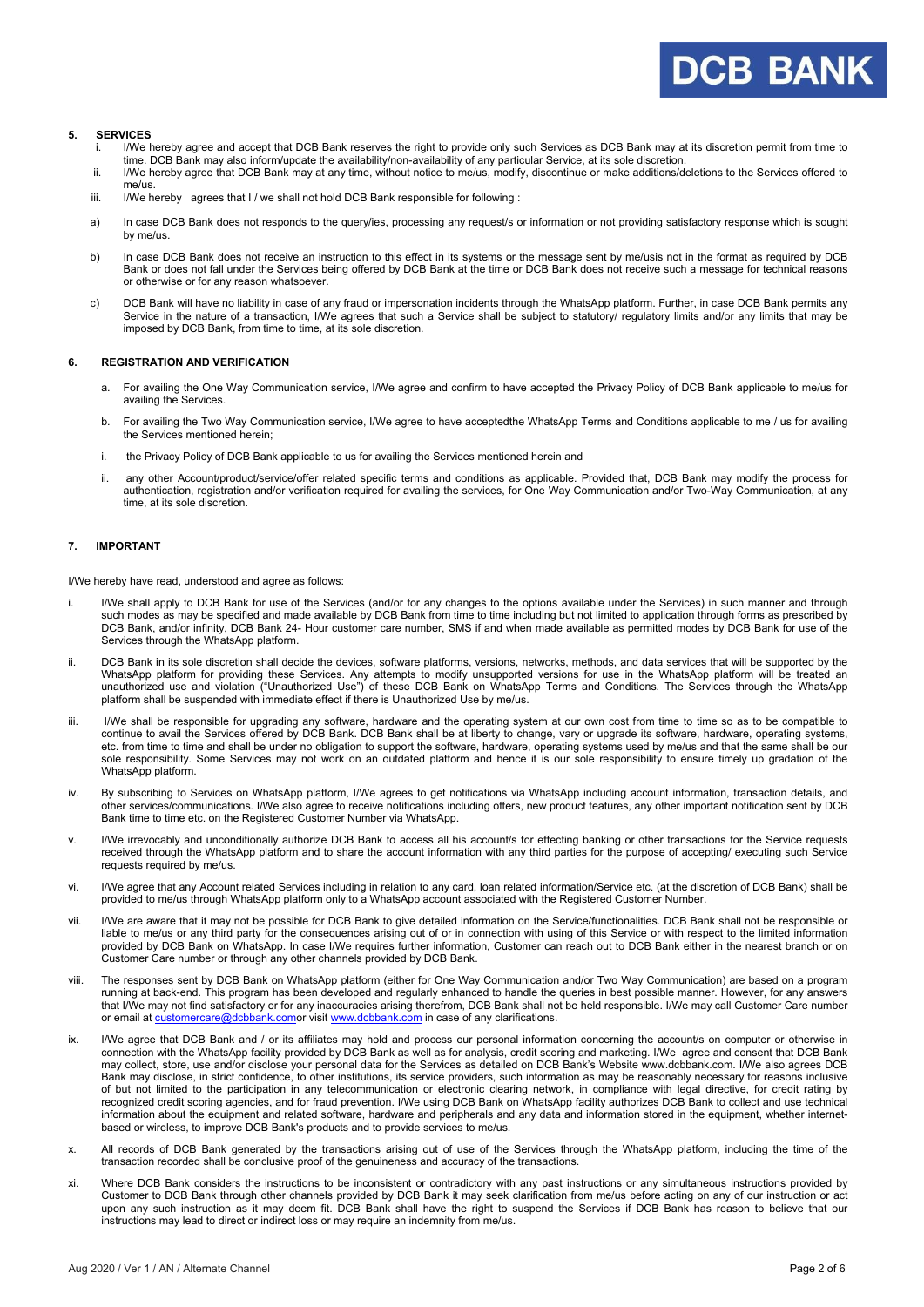- xii. I/We accept that all information /instructions will be transmitted to and /or stored at various locations and be accessed by personnel of DCB Bank (and its affiliates) or its service providers.
- xiii. I/We agree that on opting for the Services through the WhatsApp platform, DCB Bank has the discretion to stop sending these alerts on SMS or any other channel.
- xiv. I/We will be responsible for keeping security safeguard of his WhatsApp account linked to the mobile number.
- xv. I/We acknowledge and understands that using WhatsApp application may carry Cyber risks andmay not be secured. Further any message and information exchanged is subject to the cyber or operational risk of being read, interrupted, intercepted, or defrauded by third party or otherwise subject to manipulation by third party or may involve delay in transmission. I / We hereby agree that DCB Bank shall not be responsible or liable to us or any third party for the consequences arising out of or in connection with using of this Service.
- xvi. I/We hereby understand and agree that mobile phones are vulnerable to the threats such as but not limited to
	- a) Access by intruders to the data /information,
	- b) Identity theft.
	- c) Privacy violations,
	- d) Planting of stealth software and viruses,
	- e) Disablement or distortion of operations,
	- f) Interception of the transmission of encrypted data/message etc.

I/We shall immediately notify DCB Bank in writing if I/we discover/ suspect unauthorized access.

DCB Bank shall not be responsible or liable to I/We or any third party for the consequences arising out of or in connection with using of this Service. I/We should immediately opt-out of the Services as per the unsubscribe process as detailed in section 8 above.

- xvii. I/We are aware, understand that using mobile applications involves many uncertain factors and complex software, hardware, systems, etc. which are susceptible to interruptions and dislocations. I/We hereby understand and accept that, DCB Bank do not make any representation and/ or warranty that the WhatsApp facility/service will be available at all times without any interruption and further that DCB Bank shall not be responsible for any variation, reduction or imposition of the terms or our inability to use the WhatsApp mobile application.
- xviii. I/We understand and are aware that authenticated technologies and strict security measures are required for using mobile applications. I/We undertake to ensure that the password is not revealed to any third party including DCB Bank officials or any unauthorized person. I/We shall be solely responsible for all the communication exchanged between me / us and DCB Bank while logging into this service.
- xix. I/ We hereby accept that, under no circumstances shall DCB Bank, or its officials, employees, be liable for any direct, indirect, punitive, incidental, special, or consequential damages that result from the use of, or inability to use, this service or for receipt of any answer provided by DCB Bank program running at the back-end.
- xx. I/We hereby agree that I/We shall not have any claim against DCB Bank on account of any suspension, interruption, non-availability or malfunctioning of the WhatsApp service due to any link/mobile/system failure at DCB Bank's end for any reason thereof.
- xxi. I/We shall not reproduce, copy, or redistribute for commercial purposes any materials or design elements of this WhatsApp service.

I/We shall ensure appropriate data network connection. Receipt of messages by us shall be subject to the data network connection and DCB Bank shall not be held responsible for any delay or non-receipt of the responses at WhatsApp service / channel.

- xxii. I/We hereby agree that, I/We shall not submit or transmit any content through this WhatsApp service channel that is:
	- a) Obscene, Vulgar, or Pornographic, immoral, illegal, illicit, unethical etc.
	- b) Encourages the commission of a crime or violation of any law.
	- c) Violates any law in India and/or the jurisdiction in which customer resides.
	- d) Infringes the intellectual or copyrights of DCB Bank or a third party.
	- e) Constitute confidential information and/or personal or sensitive information/data belonging to me/us or any third person.
- xxiii. I/ We hereby agree that, DCB Bank reserves the right to remove or otherwise delete any content or submissions made by me/us that violates the rules or which are inappropriate, as per DCB Bank's sole discretion, without any liability or giving warning to me / us.
- xxiv. I/We hereby agree that, all instructions for availing the services under DCB Bank on WhatsApp facility shall be provided through the Registered Customer Number in the manner indicated by DCB Bank. I/We is also responsible for the accuracy and authenticity of the instructions provided to DCB Bank and the same shall be considered to be sufficient for availing of the services under the WhatsApp service / facility. The alerts would be sent on the mobile phone number, last registered with DCB Bank.
- xxv. I/We agrees that if I/we notices any error in any information supplied to me/us by the use of any of the Services, I/We shall inform DCB Bank of the same, as soon as possible. DCB Bank will endeavour to correct the error promptly. I/We agrees that all outputs of statements that may appear on WhatsApp, upon making a request to that effect, are information extracted from a computerized back up system maintained by DCB Bank and may not be continuously be updated in real time. DCB Bank shall provide the information as may be last updated on the systems of DCB Bank. While DCB Bank will take all reasonable steps to ensure the accuracy of the statement, DCB Bank is not liable for any error and shall not hold DCB Bank responsible for any loss incurred or action taken by me/ us by relying on such information.
- xxvi. I/We agrees that the responses received by me /us from DCB Bank are based on program running at back-end. This program has been developed and regularly enhanced to handle the queries in best possible manner. However, for any inappropriate/inaccurate answers or any answers that I/We may not find satisfactory, DCB Bank shall not be held responsible for the same.
- xxvii. It is recommended for Customers who have subscribed to this WhatsApp service to delete WhatsApp application when changing their device so as to ensure there is no misuse of the same.
- xxviii. That all the Services provided to me/us are subject to applicable law and the rules, regulations, notifications, circulars and guidelines introduced or amended from time to time by the Reserve Bank of India and/or any regulatory/ statutory/ governmental authority.
- xxix. DCB Bank has the right to retract our right to utilize the Service anytime it deems fit without any notice to I/We.
- xxx. I/We hereby acknowledge that I/ we are availing the Service(s) at my/our own risk and I/We shall not hold DCB Bank responsible or liable for any of the risks including but not limited to the following:
	- a) Password misuse: I/We hereby acknowledge that if any third person obtains access to my/our device or SIM card or my/our WhatsApp, such third party may be in a position to access Customer information including Account related information of me/us, which may be confidential in nature such as account balance, mini DCB Bank statements, etc. issued to me/us.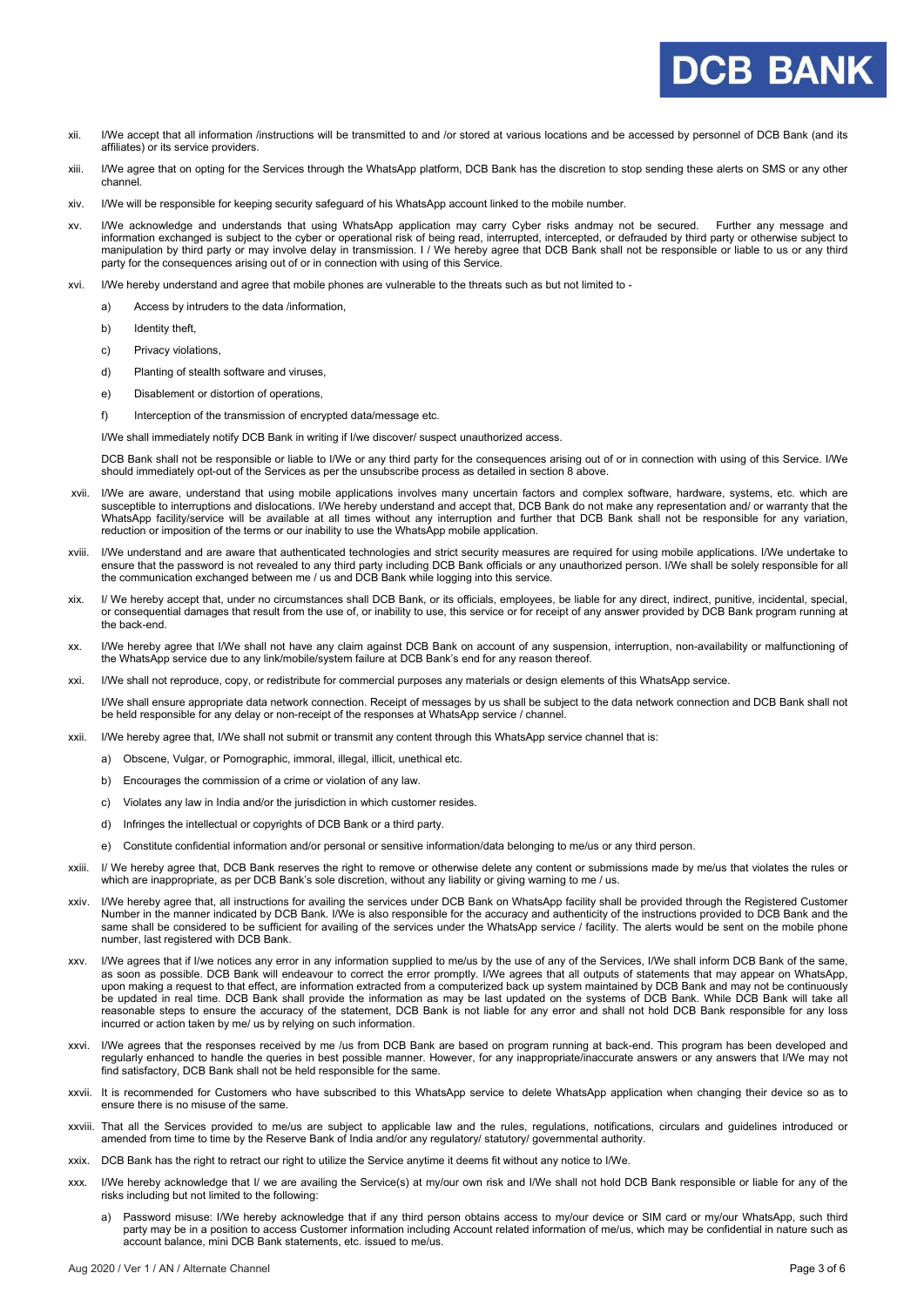- b) Mistake/Error: I/We hereby acknowledge that I/we may be sent responses or shown information which may not be applicable to me/us or may not be sent a satisfactory response, and I/we agree that in such a scenario DCB Bank shall not be liable for any loss to me/us in this regard. I/We shall therefore take all care to ensure that there are no mistakes and errors and that the message sent/ request made/ query asked by me/us to DCB Bank in this regard is error free, accurate, proper and complete at all points of time. I/We agree that DCB Bank is providing the Services at my/our sole risk. I/We agree that DCB Bank shall not be liable for any loss, damages or consequences whatsoever arising due to any erroneous or incomplete information or any delay in executing the instructions for reasons beyond the control of DCB Bank. I/We shall be liable and responsible to DCB Bank and accede to accept DCB Bank's instructions without questions for any unfair or unjust gain obtained by him in the course of availing of the Services.
- c) It may also be possible that the site of DCB Bank may require maintenance or is otherwise down or there is a technical failure and during such time it may not be possible to process my/our request this could result in delays in the processing of instructions or failure in the processing of instructions and other such failures and inability. I/We understands that DCB Bank disclaims all and any liability, whether direct or indirect, whether arising out of loss of profit or otherwise arising out of any failure or inability by DCB Bank to honour any Customer instruction for whatsoever reason. I/We unequivocally and unconditionally understands and accepts that DCB Bank shall not be responsible for any of the aforesaid risks. I/We also accepts that DCB Bank shall disclaim all liability in respect of the said risks.
- xxxi. I/We agrees that the Registered Bank Number on the WhatsApp platform cannot be used for grievance redressal or reporting fraud as of now, DCB Bank will have no liability on reporting of such incidents received through WhatsApp. I/We may call Customer Care number or email at [customercare@dcbbank.com](mailto:customercare@dcbbank.com) or visit [www.dcbbank.com](http://www.dcbbank.com/) in case of any clarifications.
- xxxii. These Terms and Conditions may be withdrawn, superseded or modified at any time whatsoever, by DCB Bank without any prior notice.

#### **8. THIRD PARTY**

I/We hereby understand and agree that, WhatsApp is owned by a third-party unaffiliated with DCB Bank. I/We along with DCB Bank acknowledges that, WhatsApp is rightful owner of all it's name, logo, icons Trade Marks and other intellectual property rights. I/We shall independently be guided by the privacy olicies of WhatsApp and the third parties or group companies of WhatsApp and DCB Bank has no control over them. Hence I/We hereby accept and agree that, DCB Bank is not responsible for the privacy or security policies at these sites or other third-party sites that may be linked to within DCB Bank's social media channels. I/We shall always review the privacy and security practices and policies of each third-party site whenever I / We visit such sites. DCB Bank does not endorse and is not responsible for any ads, content, products, advice, opinions, recommendations or other material of third-party sites that may be promoted via advertising within any social media channels.

I/We further understands and agree that DCB Bank on WhatsApp service or any other service provider through which DCB Bank is providing the WhatsApp facility/services can review and monitor, store the contents shared/communicated through the WhatsApp or other service provider(s) and may share the same with third parties in encrypted format in compliance with the local regulatory, statutory or any authority in India.

Hence, DCB Bank strongly recommend following and I/We shall abide to the below recommendations:

- i. I/We hereby agree and accept that, I/We will never share privacy-sensitive details via WhatsApp messages/ through the WhatsApp facility
- ii. I/We hereby accept and acknowledge , that DCB Bank will not send messages of it's own accord this way and will only respond to the messages sent to me/us except for any important communication and awareness messages.
- iii. I/We hereby agreed and accept that I/We shall not contact DCB Bank through the WhatsApp channel for complaints, grievances or similar important matters, rather use DCB Bank's customer care contacts details to raise any of complaints, grievances or similar important matters

#### **9. DISCLAIMER OF LIABILITY**

I/We hereby agree and acknowledge that, DCB Bank shall not be responsible for any failure on my/our part to utilize the WhatsApp facility due to I/We not being within the geographical range within which the WhatsApp facility is offered and which forms part of the roaming network of such cellular service provider, providing services to us availing such roaming facility from the respective cellular service provider. If I/We has reason to believe that the mobile phone number is / has been allotted to another person and / or there has been an unauthorized transaction in the account and / or my/our mobile phone handset is lost, I/We shall immediately inform DCB Bank of the same.

I/We agrees that DCB Bank shall not be liable if:

- i. I/We have breached any of the terms and conditions, contained herein or
- ii. I/We have contributed to or the loss is a result of failure on my/our part to advise DCB Bank within a reasonable time about unauthorized access of or erroneous transactions by use of the Services; or
- iii. As a result of failure on my/our part I/We hereby shall advise DCB Bank of a change in or termination of my/our mobile phone numbers/SIM ("Subscriber Identity Module") cards.
- iv. There has been an unauthorized transaction/instruction provided through the WhatsApp channel as a result of any person having control or custody of telecommunications instrument (such as the mobile handset) so that such instrument may be used to give telecommunications instruction without authorization or any other issue/default/error/technological problem in the telecommunication instrument (such as the mobile handset) or duplication of mobile number / SIM of I/We such as but not limited to SIM card cloning, virus in handset etc.

DCB Bank shall endeavor to provide the WhatsApp facility on a best effort basis and I/We shall not hold DCB Bank liable for non-availability of the WhatsApp facility or non-performance by service providers, if any, engaged by DCB Bank or any loss or damage caused to me/us as a result of use of the WhatsApp facility for causes which are not attributable to DCB Bank. DCB Bank shall not be liable in any manner to me/us in connection with the use of the WhatsApp facility.

DCB Bank shall endeavor to carry out the instructions received from I/We through the WhatsApp channel promptly, provided that DCB Bank, shall not be responsible for the delay in carrying out such instructions due to any reason whatsoever, including, but not limited to, failure of operational system or any requirement of law or DCB Bank's internal policies.

I/We accepts that each WhatsApp communication may contain certain account information relating to me/us. I/We authorizes DCB Bank to send account related information, though not specifically requested, if DCB Bank deems that the same is relevant.

DCB Bank shall not be held responsible for the confidentiality, secrecy and security of the personal or account information being sent through the WhatsApp facility. I/We agrees that the access to the WhatsApp facility shall be only through the registered mobile phone number and any transaction which originates from the same, whether initiated by me/us or not, shall be deemed to have originated from me/us.

I/ We hereby agree that, under no circumstance, DCB Bank shall be held liable if the WhatsApp facility is not available for reasons including but not limited to natural calamities, legal restraints, termination / suspension of services from Whatsapp, faults in the telecommunication network or network failure, or any other reason beyond the control of DCB Bank. DCB Bank shall not be liable under any circumstances for any damages whatsoever whether such damages are direct, indirect, incidental consequential and irrespective of whether any claim is based on loss of revenue, interruption of business or any loss of any character or nature whatsoever and whether sustained by I/We or by any other person. Illegal or improper use of the WhatsApp facility shall render me/us liable for payment of financial charges as decided by DCB Bank or will result in suspension of the WhatsApp facility for me/us.

I/We here by agree that, DCB Bank is in no way liable for any error or omission in the services provided by any cellular or any third party service provider (whether appointed by DCB Bank in that behalf or otherwise) to me/us, which may affect the WhatsApp facility.

**DCB BANK**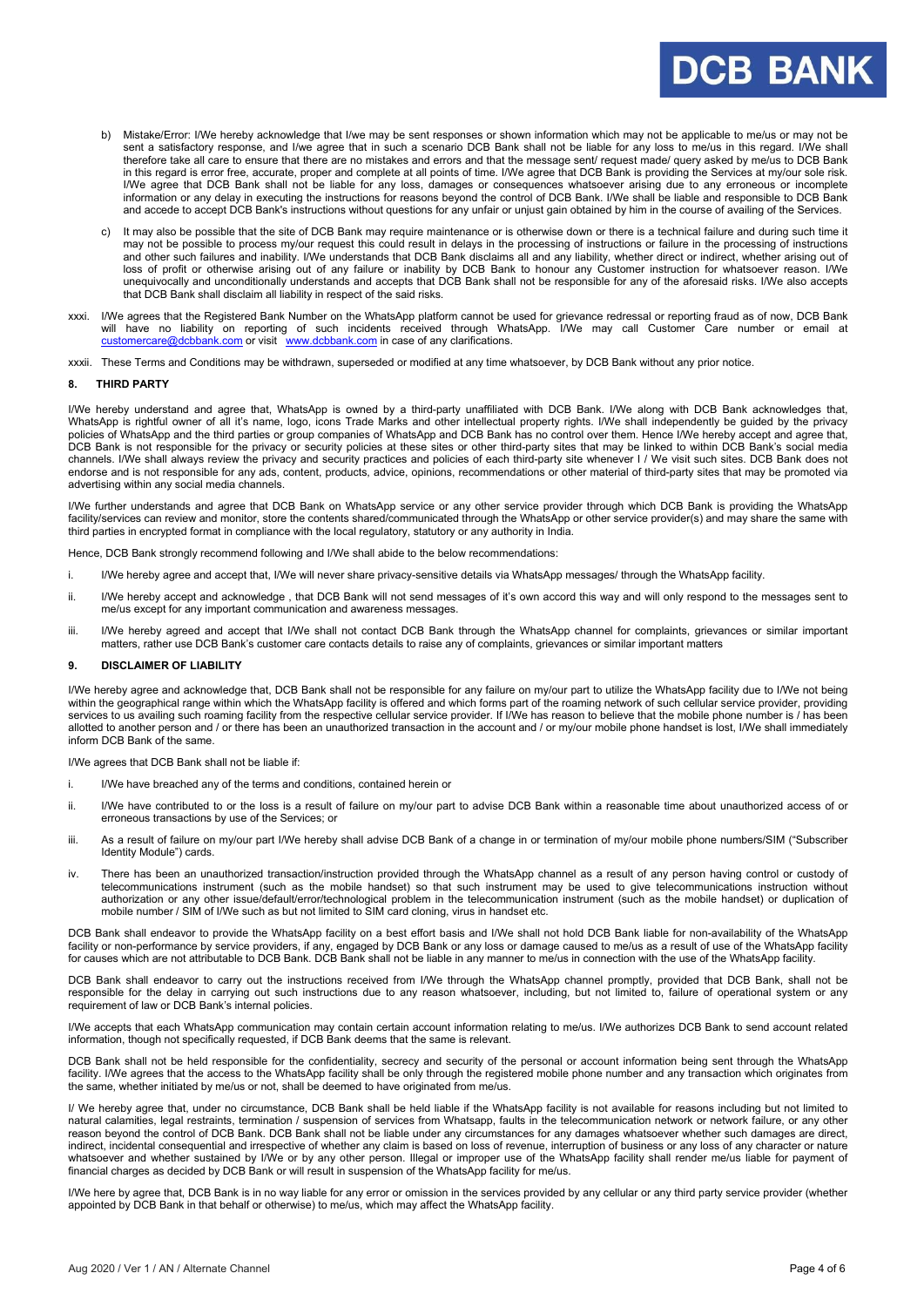I/We here by agree that, DCB Bank, does not warrant the confidentiality or security of the messages whether personal or otherwise transmitted through the WhatsApp facility. DCB Bank makes no warranty or representation of any kind in relation to the system and the network or their function or performance or for any loss or damage whenever and howsoever suffered or incurred by me/us or by any person resulting from or in connection with the WhatsApp facility.

I/We here by agree that, without limitation to the other provisions of these WhatsApp Terms and Conditions, DCB Bank, its employees, agent or contractors, shall not be liable for and in respect of any loss or damage whether direct, indirect or consequential, including but not limited to loss of revenue, profit, business, contracts, anticipated savings or goodwill, loss of use or value of any equipment including software, whether foreseeable or not, suffered by me/us or any person howsoever arising from or relating to any delay, interruption, suspension, resolution or error of DCB Bank in receiving and processing the request and in formulating and returning responses or any failure, delay, interruption, suspension, restriction, or error in transmission of any information or message to and from the telecommunication equipment held with me/us and the network of any cellular service provider and DCB Bank's system or any breakdown, interruption, suspension or failure of the telecommunication equipment held with me/us, DCB Bank's system or the network of any cellular service provider and/or any third party who provides such services as is necessary to provide the WhatsApp.

I/We here by agree that, notwithstanding anything in the contrary provided in this terms and conditions, DCB Bank shall not be involved in or in any way liable to me/us for any dispute between us and a cellular service provider or any third party service provider or WhatsApp (whether appointed by DCB Bank for such purpose or otherwise) while availing these Services through the WhatsApp platform.

I/We shall not interfere with or misuse in any manner whatsoever the WhatsApp facility and in the event of any damage due to improper or fraudulent use by me/us, I/We shall be liable for damages to DCB Bank or for any losses suffered by DCB Bank.

I/We shall be solely responsible for protecting my/ our OTP/debit card PIN/ password or mobile phone number and any other password and/or any other mode of verification as prescribed/ issued by DCB Bank for the use of the WhatsApp facility from time to time without any liability of DCB Bank in this regard. I/We hereby agree and accept that he/she shall at all times be solely responsible for the protection and safe keep of his/her SIM card, Device and the applications installed thereon, specifically WhatsApp, login IDs, Customer Information, security details and passwords as mentioned hereinabove and hereby fully agrees that DCB Bank shall in no manner be liable for any direct or indirect or consequential or other loss arising out of any action or omission because of compromise of the same in any manner whatsoever.

I/We hereby agrees that DCB Bank assumes no liability whatsoever in case of any event of such compromise of WhatsApp and DCB Bank shall not be held responsible for any such event. Further, I/We hereby agree and understand that WhatsApp can also be logged on from more than one device at the same time, including by using web log in and I/We is aware of the risk in this regard while availing the Services such as compromise of Customer Information, breach of security of my/our WhatsApp account from a device other than my/our device and I/We hereby undertake to be vigilant and takes full responsibility for the security of my/our WhatsApp account. DCB Bank shall not be responsible or liable to you or any third party for the consequences arising out of or in connection with using of this Service.

I/We hereby agree that DCB Bank will not be liable for:

- a. any unauthorized use of my/ our OTP/debit card PIN, password or mobile phone number or for any fraudulent, duplicate or erroneous instructions given on the WhatsApp channel or any third party;
- b. acting in good faith on any instructions received by DCB Bank from or on my/our behalf in relation to the WhatsApp facility;
- c. error, default, delay or inability of DCB Bank to act on all or any of the instructions given by me/us due to any reason;
- loss of any information/instructions in transmission;
- e. unauthorized access by any other person to any information /instructions given by me/us or breach of confidentiality; f. Any information, consents, permission granted directly by us to WhatsApp application to access, use, share data available on my/our device.
- 

I/We agree that, DCB Bank makes no representation or gives no warranty with respect to the quality of the service provided by any cellular service provider or by WhatsApp or any other service provider enabling DCB Bank to deliver services through WhatsApp to me/us.

I/We agree that, DCB Bank may provide any other services as a part of the WhatsApp facility and DCB Bank shall not be liable for any oversight on my/our part to update myself / ourself with the addition of services which have been included in the WhatsApp facility.

#### **10. INDEMNITY**

In consideration of DCB Bank providing the WhatsApp facility, I/We hereby , at my/our own expense, agrees to indemnify, defend and hold harmless, DCB Bank, its directors and employees, representatives, agents, customers and/or the affiliates, as the case may be, against all losses, damages, expenses, actions, claims, demands and proceedings whatsoever, that DCB Bank may incur, sustain, suffer or be put to at any time as a consequence of acting on or omitting or refusing to act on any instructions given by me/us or otherwise for use of the WhatsApp facility.

I/We hereby further specifically agree to indemnify, defend and hold harmless, DCB Bank and/or its affiliates from any losses occurring as a result of the:

- i. I/We permitting any third parties to use the WhatsApp facility.
- ii. I/We permitting any other person to have access to my/our mobile phone or as a consequence of leaving the mobile phone unattended or loss of mobile phone and DCB Bank acting/not acting on any instructions received from the same.
- iii. I/We agree that, I/we have breached the WhatsApp Terms and Conditions.

#### **11. TERMINATION**

I/We here by agree that, DCB Bank may, at its discretion, withdraw temporarily or terminate the WhatsApp facility, either wholly or in part, at any time without giving prior notice to I/We. DCB Bank may, without prior notice, suspend the WhatsApp facility at any time during which any maintenance work or repair is required to be carried out or in case of any emergency or for security reasons, which require the suspension of the WhatsApp facility.

I/We here by DCB Bank may suspend or terminate WhatsApp facility without prior notice if I/We has breached these WhatsApp Terms and Conditions or DCB Bank learns of the death, bankruptcy.

#### **12. PROPRIETARY RIGHTS**

I/We hereby acknowledges that the software/ other internet related software which are required for providing the Services or any Intellectual Property Rights of DCB Bank in the process are the legal property of DCB Bank/ respective service providers. The permission given by DCB Bank to avail of the Services to me/us will/ does not create or convey any rights, title or interest to me/us or to any person, in the above software or Intellectual Property Rights of DCB Bank. I/We hereby agrees that I/we shall not attempt to modify, translate, disassemble, decompile or reverse engineer such software or create any derivative product based on the software.

#### **13. DISCLOSURE**

I/We hereby expressly authorize and give consent to DCB Bank to share, exchange, disclose, transfer or part with any of Account information or personal data, in encrypted format (if any required) contained provided to/ available with DCB Bank, when DCB Bank considers such disclosure as necessary or expedient, with:

- a) WhatsApp, employees or agents of DCB Bank, branches in any jurisdiction;
- b) Auditors, any agencies/credit bureaus, any court or tribunal or any statutory, regulatory, judicial, governmental or administrative authority Central KYC registry, having jurisdiction over DCB Bank or its branches;

**DCB BANK**